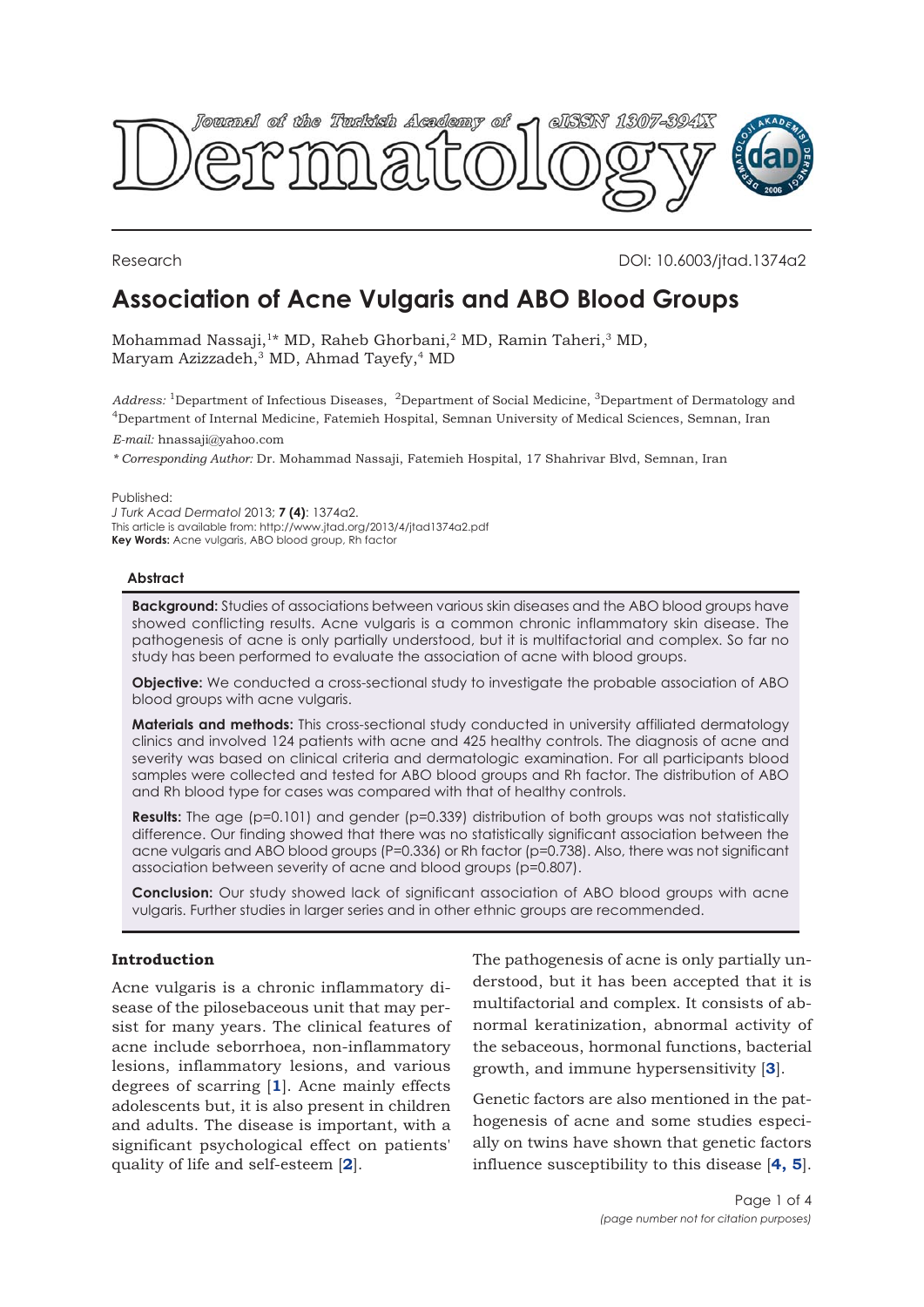One of the most important human genetic characteristic is the blood group. Blood group antigens are present on the surface of red blood cells and various epithelial cells. There are two main antigens, A and B, in the ABO system. The presence or absence of these antigens results in the four blood groups: A, B, AB, and O [**6**].

Associations between ABO blood groups and incidence or prognosis of some diseases are documented in the medical literature. On the other hand some studies reported controversial or no association between ABO blood group with number of diseases [**7**]. The early statistical associations with diseases that are of the most interest are those with malignancies, peptic ulcer, and some infectious diseases [**8**].

The data on association between the ABO blood types and skin diseases is conflicting. Some studies reporting no association between ABO blood group and skin diseases [**9, 10, 11**]. In contrast others studies showed significant association [**12, 13**].

Because genetic factors are mentioned in the pathogenesis of acne, we hypothesized there may be an association between blood groups and acne. Additionally, ABO genes are distributed differently among socioeconomic groups and we know that socioeconomic status is one of the risk factors for disease. To our knowledge, no report has evaluated the relationship between the ABO blood groups and the acne vulgaris. Therefore, this study was designed to investigate this probable relationship.

### **Materials and Methods**

**Subjects:** This cross-sectional study was conducted during period from January 2011 to February 2012 in the dermatology clinics of Semnan University of Medical Science, Iran. In this study, 124 patients with acne and 425 ages

and gender matched control subjects were enrolled. The diagnosis of acne was based on clinical criteria and dermatologic examination. Acne severity was rated according to the Combined Acne Severity Classification that classifies acne into mild, moderate, and severe, based on the number and type of lesions [**14**]. The control subjects were selected from the healthy people with no history of acne vulgaris from the same geographic area.

Data about age and gender of all participants were collected. For all subjects blood samples were obtained into tubes containing EDTA. ABO blood group was determined using tube method by corresponding antisera (Cinnaclone 2. Ciinagen, Iran).

Patients with drug-induced acneiform eruptions, patients who used topical or systemic antibiotic during previous month, those taking OCP and pregnant women were excluded. The study was approved by the Research and Ethics Committee of Semnan University of Medical sciences. Written informed consent was obtained from all participants. The distribution of ABO and Rh blood type for cases was compared with that of healthy control.

*Statistical analysis:* Statistical analyses were performed by *Kolmogorov-Smirnov*, *Student* t and Chi-square test using SPSS for Windows version 18.0. The p-value less than 0.05 were considered statistically significant.

### **Results**

Of the 124 patients included with acne, 35 (28.2%) were men and 89 (71.8%) were women. Among controls, 102 (24%) were men and 323 (76%) were women. The gender distribution of both groups was not statistically difference (p=0.339). The mean age was 22.3±4.8 for patients and 23.1±5.7 for controls (p=0.101). The age distribution of patients and control are given in table 1.

The most common blood group among the patients was A (38.7%), while among controls was O (35.8%). The distribution of ABO blood

**Table 1.** Age Distribution of Patients and Controls

|         | Age (Year) |      |             |      |             |      |  |
|---------|------------|------|-------------|------|-------------|------|--|
| Group   | $20$       |      | $20 - 29$   |      | 30<         |      |  |
|         | n          | $\%$ | $\mathbf n$ | $\%$ | $\mathbf n$ | $\%$ |  |
| Acne    | 37         | 29.8 | 75          | 60.5 | 12          | 9.7  |  |
| Control | 123        | 28.9 | 236         | 55.5 | 66          | 15.5 |  |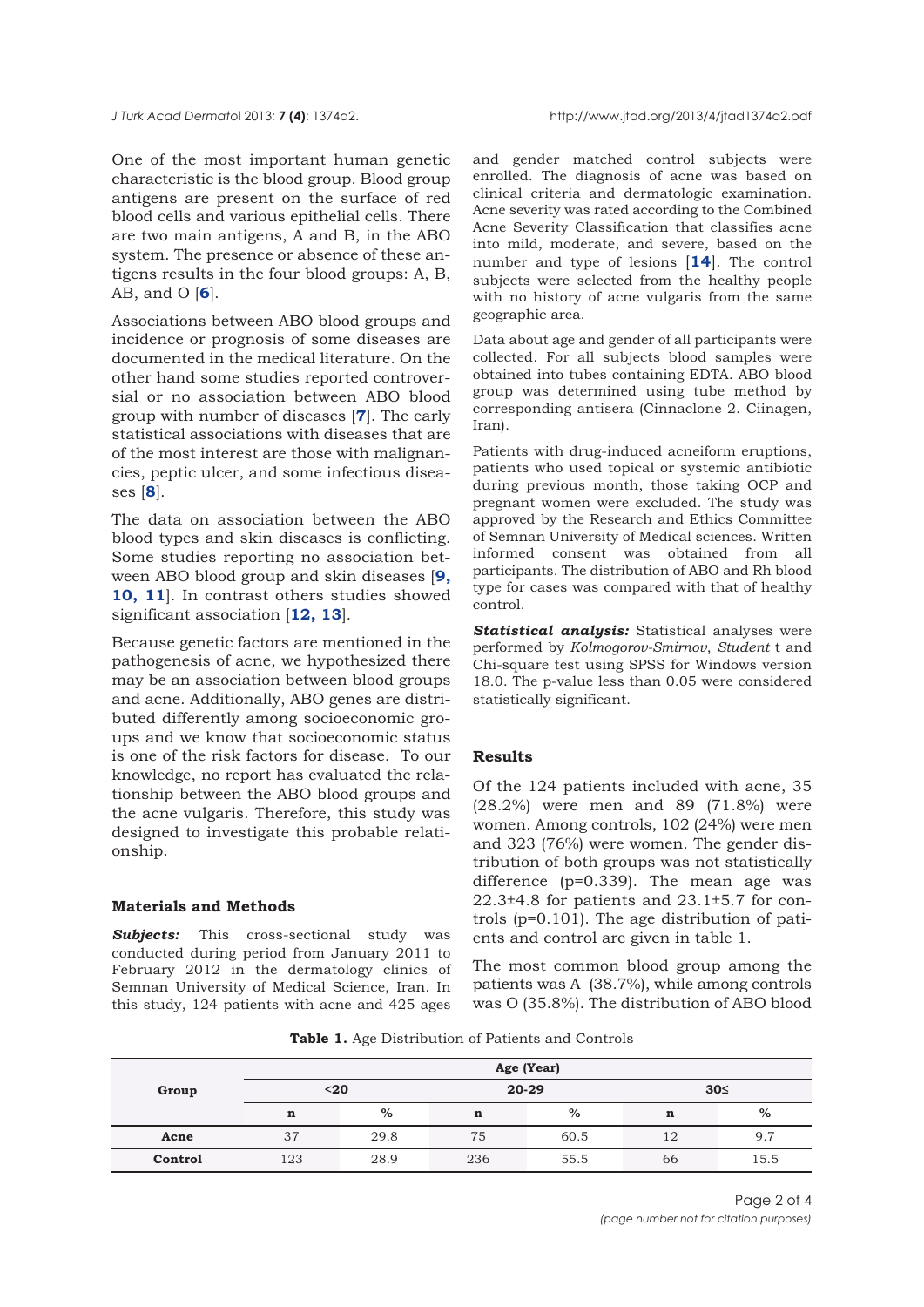groups in the acne vulgaris group and control showed no significant difference (P=0.336) (**Table 2**).

When the studied patients were grouped by sex, again there was no significant relationship for women  $(p=0.170)$  and men  $(p=0.108)$ .

Among subjects with acne 90.3% and among control 91.3% were Rh positive respectively. The distribution of Rh factor among cases and controls did not differ significantly (p=0.738).

The severity of acne in patients was as follow: mild 13.7%, moderate 41.9% and sever 44.4%. Also when comparing the severity of acne, there was no significant association between ABO blood group (p=0.807) or Rh factor (p=0.937) and severity of acne.

## **Discussion**

The mean (± standard deviation) age of our patients with acne was 22.3±4.8 years that are in accordance with some other studies. In *Jung* and co-worker study the mean age of the subjects was 24.0 years [**15**]. In *Adityan* and *Thappa* study the reported mean age was 19.78 years [**16**]. On the other hand in *Lasek* and *Chren* study the mean age of patients was higher (31 ± 10.1 years) [**17**].

Prevalence data about acne show that gender distribution is different from study to study which may be related to population and time of study. In our study, acne was more common in female patients (71.8%) than males (28.2%) which are similar to some other reports [**17, 18, 19**].

On the other hand, some other studies reported that acne is equal in both sex or more common in male [**20, 21, 22**].

In our patients, we observed no significant association between acne vulgaris and ABO

blood types. Although blood group B among patients with acne vulgaris was higher and group O was lower than the corresponding controls, these differences were not statistically significant.

The reports so far published on the association of ABO blood groups with skin diseases have yielded different results. Some authors reported that some skin diseases are more common in some blood group. Whereas, some other studies report no association between ABO blood group with skin diseases.

In a study on two large independent populations, non-O blood group was associated with a decreased risk of skin cancer. The association was statistically significant for non-melanoma skin cancer [**13**]. In another study, the distribution of different blood groups between patients with atopic dermatitis and controls showed that blood group O was significantly less common among patients than among controls [**12**]. *Balajee* et al studied 108 patients with dermatophytosis and suggested that A blood group subjects may be prone to chronic dermatophytosis [**23**]. In contrast, *Tursen* and his colleagues reported that their finding showed no significant association of ABO blood groups with skin cancers [**24**]. Two studies showed that there was not any significant association of ABO blood groups with vitiligo [**10, 25**]. *Tamega* et al reported in a study on patients with discoid lupus erythematous that ABO and Rh blood groups exhibit similar frequencies in patients as in the general population [**9**]. The results obtained in a study showed that, although a larger number of patients belonging to blood group A infected by Trychophyton rubrum, there was no statistical evidence that those individuals were more susceptible to dermatophytosis [**11**].

No relation was found in the current study between Rh factor and acne vulgaris. This

**Table 2.** Distribution of Blood Groups in Patients and in Controls

| <b>Blood groups</b> | Acne $(n=124)$ |      | Control $(n=425)$ |      |  |
|---------------------|----------------|------|-------------------|------|--|
|                     | $\mathbf n$    | $\%$ | $\mathbf n$       | $\%$ |  |
| A                   | 48             | 38.7 | 151               | 35.5 |  |
| B                   | 32             | 25.8 | 88                | 20.7 |  |
| Ω                   | 34             | 27.4 | 152               | 35.8 |  |
| AB                  | 10             | 8.1  | 34                | 8.0  |  |